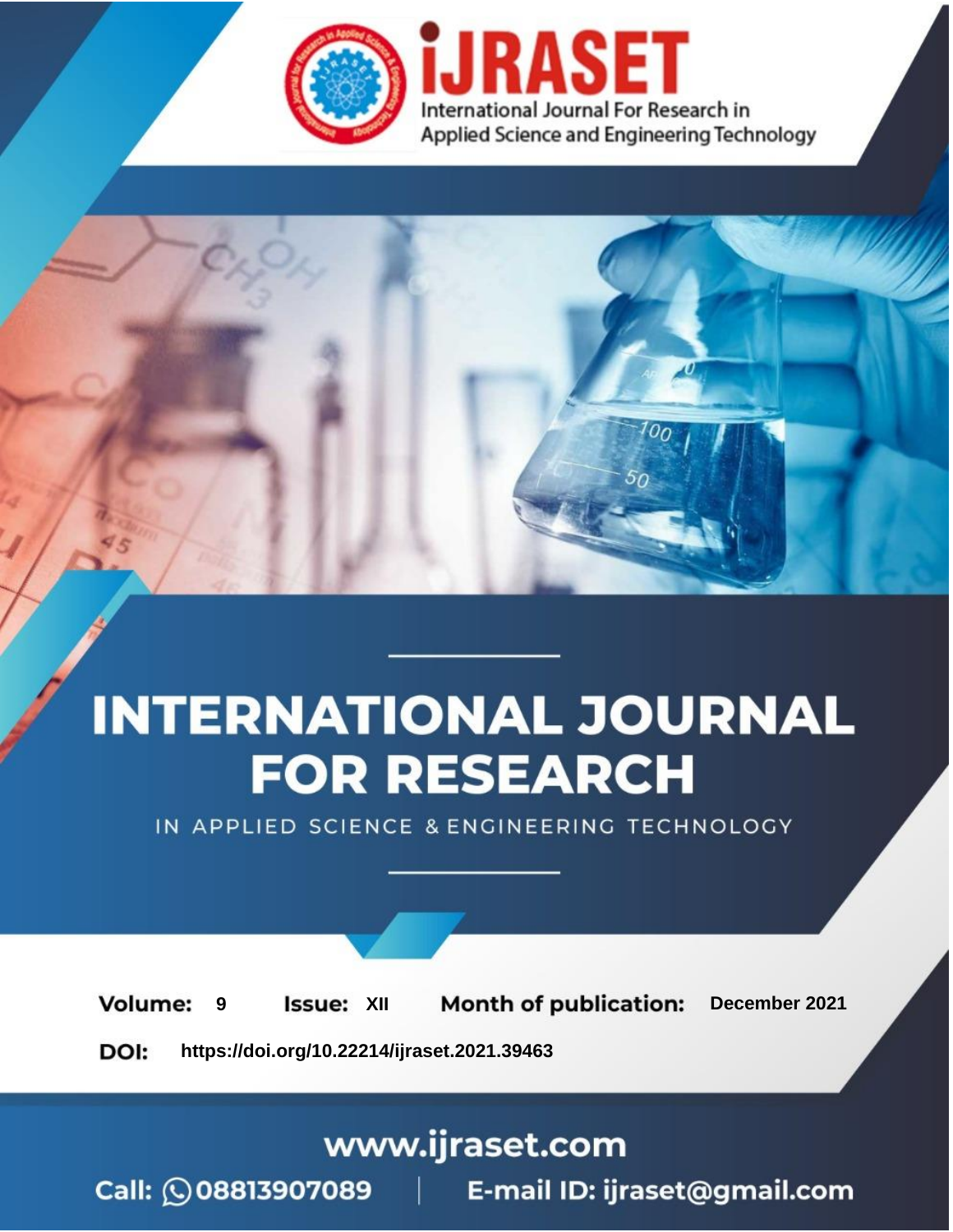

### **The Economic Dimension of Labour Migration Cauvery Delta Zone in Tamil Nadu, India**

Dr. G. Mahendran

*Assistant Professor of Economics Government Arts College (A) Kumbakonam* 

*Abstract: Majority are international migrant and interstate migrants, majority (75%) of the respondents in the age groups (21 to 40) migrated to different places like Thiruppur, Coimbatore, Chennai, Kerala and Saudi, Arabia, Dubai, Mascot, Malaysia, and Singapore. Main reasons for migration are low wages, unemployment debt due to failure in agriculture due to lack of rains, more employment opportunities in the destination place and more jobs and a handsome salary which leads to improvement of the living conditions.Such pull and push factors encourage emigration to high-income countries experiencing labour shortages. Emigration has different impacts on sending country and destination country. Low wages and rain-fed agriculture in the native place have been found the economic factors leading to migration, while poverty, poor civic amenities, leading a poor life, high aspirations and demonstration effect were social and psychological factors*  resulting to migration. Lesser storage of water in delta region consequent on insufficient rainfall in the catchment *area does not allow the farmers to Cauvery Delta Zone.*

*Keywords: Labor migration, Employment, income and Cauvery Delta Zone*

#### **I. INTRODUCTION**

Migration is one of the most significant aspects of glo-balization. Migrants can be defined as people who change their country of residence for a particular time, as one main definition by the World Bank (World Bank Group,2018). People choose or are forced to cross international borders for reasons that include: work opportunities, high poverty rates in their country of residence, war or conflict, and climate change (Brander et al., 2020). According to the European Committee on Migration, "the term 'migrants'is used ...to refer, depending on the context, to emigrants, returning migrants, immigrants, refu-gees, displaced persons and persons of immigrant background and/or members of ethnic minority populations that have been created through immigration"(European Committee on Migration, 2002). According to Passerini et al. (2007) migration represents mobility and a set of relations between cultures, peo-ples, and identities. In addition to the benefits that migrants bring to both destination country and sending country, in recent dec- ades migration has also involved various UN and international agencies wishing to protect migrants from human rights abuses and human trafficking. Concerns include inferior pay compared to destination country citizens, slave working conditions, human trafficking, and risks to women and children (UNODC, 2018).

Thus, according to Stark, although indi- viduals are engaged in migration, their decision to migrate can be undertaken influenced by other person or group of people such as family; there is more to migration than wage differentials because the labour market would have been equal and fair on the first place it would not have produced wage inequalities, thus there would be no motives for migration on the basis of wage differ- entials (Stark, 1991).

#### **II. CAUVERY DELTA ZONE**

Cauvery Delta Zone (CDZ) lies in the eastern part of Tamilnadu. It is bounded by the Bay of Bengal on the east and polk straight on the south, Trichy district on the west, Perambalur, Ariyalur districts on the north west, Cuddalore district on the north and Pudukkottai district on the south west. Cauvery delta zone has a total geographical land area or 14.47 lakh hectare. The east while Thanjavur district (comprised Thanjavur, Tiruvarur, Nagapattinam) occupies 5 per cent of Cauvery delta zone followed by Trichy, Ariyalur, Cuddalore and Pudukkottai districts.

#### *A. Cauvery River*

Cauvery is one of the holistic and great rivers in India. The origin of the river is Talakaveri, Kodagu in Karnataka flows generally south and east through Karnataka and Tamil Nadu and across the southern deccan plateau through the south eastern lowlands, emptying into the Bay of Bengal through two principal mouths in Poompuhar, Tamil Nadu.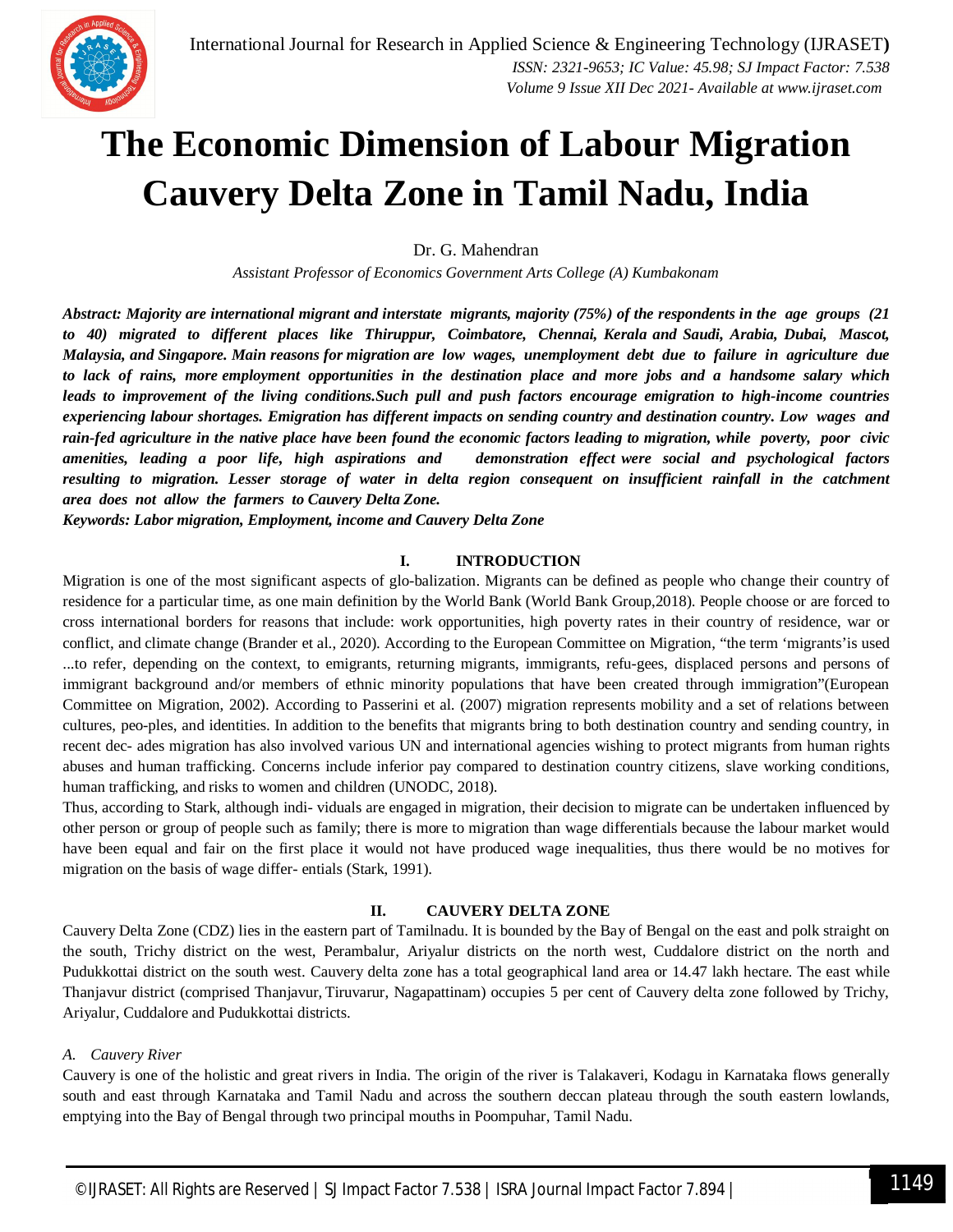

International Journal for Research in Applied Science & Engineering Technology (IJRASET**)**  *ISSN: 2321-9653; IC Value: 45.98; SJ Impact Factor: 7.538 Volume 9 Issue XII Dec 2021- Available at www.ijraset.com*

#### *B. Cauvery Basin*

The Cauvery basin is estimated to be 81,155 square kilometres (31,334sq mi) with many tributaries including the Shimsha, the Hemavati, the Arkavati, Honnuhole, Lakshmana Tirtha, Kabini, Bhavani river, the Lokapavani, the Noyyal and the Amaravati river. The river's basin covers four states and union territories, as follows: Tamil Nadu, 43,856 square kilometres (16,933 sq mi); Karnataka, 34,273 square kilometres (13,233 sq mi); Kerala, 2,866 square kilometres (1,107 sq mi), and Puducherry, 160 square kilometres (62 sq mi). Rising in south western Karnataka, it flows southeast some 800 kilometres (500 mi) to enter the Bay of Bengal. East of Mysore it forms the island of Shivanasamudra, on either side of which are the scenic Shivanasamudra Falls that descend about 100 metres (330 ft). The river is the source for an extensive irrigation system and for hydroelectric power. The river has supported irrigated agriculture for centuries and served as the lifeblood of the ancient kingdoms and modern cities of South India.

#### *C. Cauvery Delta Zone in Tamilnadu*

In the Cauvery delta zone, rice is the principal crop. In the rice based cropping system, it is either single or double cropped. Pulses, blackgram and greengram are next importance grown in the rice follows throughout the delta region from January onwards. Gingelly is also sown in April in prepared fields subsequent to summer showers. In addition money crops, flowers also major crops in the Cauvery delta region. Vegetables like brinjal, chillies and greens are grown during summer months in limited area in the well drained fertile lands depending upon the underground water sources. In light clay soils under garden land condition is brought out where crops like groundnut, maize, gingelly and irrigated pulses and altered. Banana, sugarcane and ornamentals like jasmine, rose, chrysanthemum, crossandra and arali are the annuals occupying the land for more than one year for the successive returns. Coconut gardens, bamboo and wood lots are scattered in the delta in different densities. Mango, jack, citrus, guava, pomegranate, custard, apple etc., are the more prevalent fruit trees in addition to cashew in specific pockets.

#### *D. Grand Anicut Grand*

Anicutihe land mark of Cauvery delta region which play a key role in distribution of Cauvery water to all the places in the region. The Chola king Karikalan has been immortalised as he constructed the bank for the Cauveri all the way from Puhar (Kaveripoompattinam) to Srirangam. It was built as far back as 1,800 years ago or even more. On both sides of the river are found walls spreading to a distance of 330 metres (1,080 ft). The Kallanai dam constructed by him on the border between Tiruchirappalli and Thanjavur, made with earth and stone, survived for hundreds of years. Even now it becomes a strong and functioning with full capacity. In the 19th century, it was renovated on a bigger scale. The name of the historical dam has since been changed to "Grand Anicut" and stands as the head of a great irrigation system in the Thanjavur district. From this point, the Kollidam River runs northeast and discharges into the sea at Pazhaiyar, a little south of Chidambaram. From river Kollidam, Manniar and Uppanai branch off at lower Anicut and irrigates a portion of Mayiladuthurai taluk and Sirkazhi taluk in Nagapatnam District. After Grand Anicut, the Kaveri divides into numerous branches and covers the whole of the delta with a vast network of irrigation channels in Nagapatnam and Tiruvarur districts and gets lost in the wide expanse of paddy fields.

#### *A. Tiruchirappalli*

#### **III. CAUVERY DELTA DISTRICTS**

The district has an area of 4403.83 sq.km, it is bound by Perambalur district on the north, Thanjavur district on the east, Pudukkottai and Dindigul districts on the south and Karur district on the west. Being a place located centrally in the state, it has excellent transport link to all other districts in the state.

Trichy district has a mean temperature with low humidity. The hottest period is from April to June. The river Cauvery irrigates about 51,000 ha in Trichy, Lalgudi and Musiri divisions. Multi various crops are grown in this district and agriculture is the main occupation for most of the people in the district. Alluvial sandy loam and loam soil constitutes major portion of the central regions, which from the Cauvery delta in the district. In lalgudi, manachanallur and andanallur blocks loamy soil is predominant in the dry tracks of the district.

Cauvery Delta Zone (CDZ) lies in the eastern part of Tamilnadu. It is bounded by the Bay of Bengal on the east and polk straight on the south, Trichy district on the west, Perambalur, Ariyalur districts on the north west, Cuddalore district on the north and Pudukkottai district on the south west. Cauvery delta zone has a total geographical land area or 14.47 lakh hectare. The east while Thanjavur district (comprised Thanjavur, Tiruvarur, Nagapattinam) occupies 5 per cent of Cauvery delta zone followed by Trichy, Ariyalur, Cuddalore and Pudukkottai districts.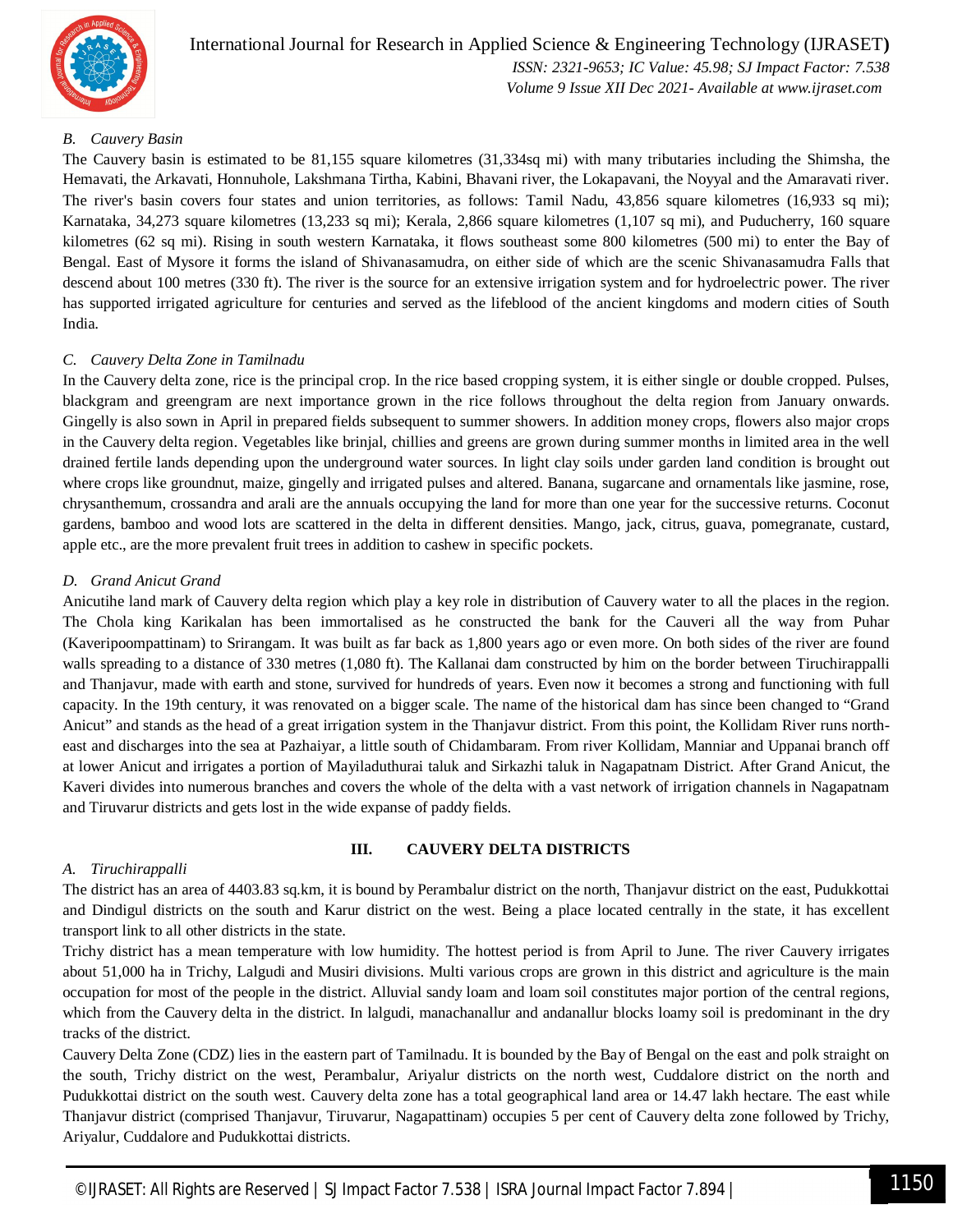

#### *B. Thanjavur district*

Thanjavur district is the rice bowl of Tamilnadu. The district stands unique from time immemorial for its agricultural activities and is rightly acclaimed as the granary of the south India. Thanjavur district is located in the eastern coast of Tamilnadu. Erstwhile composite district of Thanjavur was bifurcated into Thanjavur and Nagapattinam districts with effect from 18.10.1991. Again in April 1997, when Thanjavur district was formed by bifurcating Nagapattinam district, part of Thanjavur area, namely the Valangaiman block had been merged with the newly formed Thiruvarur district. Thus the present Thanjavur district was formed with a geographical area of 3396.57 sq.km divide into 14 blocks. The area constitutes just 2.6 percentage of the area of the state. In this district has alluvial soil in the Cauvery delta and sandy soil in coastal area are the predominant soil types. The soil type, the climate and rainfall best suit the paddy crop and so the district stands as the rice bowl of Tamilnadu since ancient days.

#### *C. Mayiladuthurai District*

Mayiladuthurai (formerly known as Mayavaram or Mayuram) is a town and district headquarter of Mayiladuthurai district in Tamil Nadu, India. The town is located at a distance of 281 km (175 mi) from the state capital, Chennai. Mayiladuthurai is known for its ancient temples, some of them are the famous Mayuranathaswami Temple, a prominent Shaivite shrine and Parimala Renganathar Temple, a Vaishnavite shrine which are located in the city. All the prominent Navagraha temples are located around Mayiladuthurai. Mayiladuthurai was ruled by Medieval Cholas and subsequently ruled by various dynasties, including the Vijayanagar Empire, Delhi Sultanate, Thanjavur Nayaks, Thanjavur Marathas and the British Empire. Mayiladuthurai was a part of the erstwhile Tanjore district until India's independence in 1947 and Thanjavur district until 1991 and subsequently a part of the newly formed Nagapattinam district. The town is known for agriculture, and weaving. As Mayiladuthurai is situated in East Coast, fishing plays an vital role on generating it's revenue. Mayiladuthurai is administered by a town panchayat established in 1866. As of 2008, the panchayat covered an area of 11.27 km2 (4.35 sq mi). Mayiladuthurai comes under the Mayiladuthurai assembly constituency which elects a member to the Tamil Nadu Legislative Assembly once every five years and it is a part of the Mayiladuthurai constituency which elects its Member of Parliament (MP) once in five years. It is well connected by road and rail transport. Mayiladuthurai serves as an important junction in main line connecting Chennai with Trichy. Roadways and Railways are the major mode of transportation to the town. The nearest airport, Pondicherry Airport, is located 116 km (72 mi) from the town.

#### *D. Thiruvarur*

Thiruvarur district was formed on 01.01.1997 by carving out nine blocks from the composite Nagapattinam district and one block from Thanjavur district with Thiruvarur as district headquarters. More than 70 percentage of the total workforce is dependent upon agriculture. Around 14 per cent are cultivators and the rest are agricultural labourers. Normal area under cultivation is around 74 percentage of the geographical area. Paddy is the principal crop of the district. It accounted for nearly 65 percentage of the grass cropped area. The district forms part of the rice bowl of Tamilnadu. It is very small district with a total geographical area of 2097.09 sq.km, this constitutes just 1.6 percentage of the area of the state. The entire district contains plain land only. Predominant soil types in the district are sandy, coastal alluvium and red loam. These types of soils are very fertile. Cauvery is the main river flowing in this district. Vennar, Vettar, Koraiyar, Paminiyar, Mullaiyar, Harichandra Nadi, Arasalar, Vanchiar, Nattar are some of the seasonal rivers flowing in this district. Canals extending to a length of around 612 kms supported by the Cauvery system irrigate the entire district.

#### *E. Nagapattinam*

Nagapattinam district was carved out of erstwhile Thanjavur district on October 18, 1991. Subsequently it was bifurcated in 1997 as Nagapattinam and Tiruvarur districts. It is a very small district with a total geographical area of 2715.83 sq.km, this constitutes just 2.09 percentage of the area of the state. Agriculture is the principal occupation in the district nearly 65.42 percentage of the total work force is dependent upon agriculture. Nearly 12 percentage cultivators and the rest 54 percentage are agricultural labourers. 55 percentage of the geographical area constitutes net sown area in the district. Paddy is the principal crop of the district. It accounted for nearly 66 percentage of the gross cropped area. District capital Nagapattinam lies on the eastern coast, 350 kms down south of the state capital Chennai and of Tiruchirappalli. Coastal length of the district is 188 kms. Nagappatinam has a coastal area spreading upto 165 kms and marine fishing is practiced in almost 60 villages along the coastline. The district is deprived of any major industries but it is a flourishing centre of cottage and handicrafts industry. Madras refineries limited are the major refinery unit located in the district. Sandy coastal alluvium is the predominated soil type. Cauvery and Vennar are the main rivers flowing in this district. Paddy is the main crop of this district.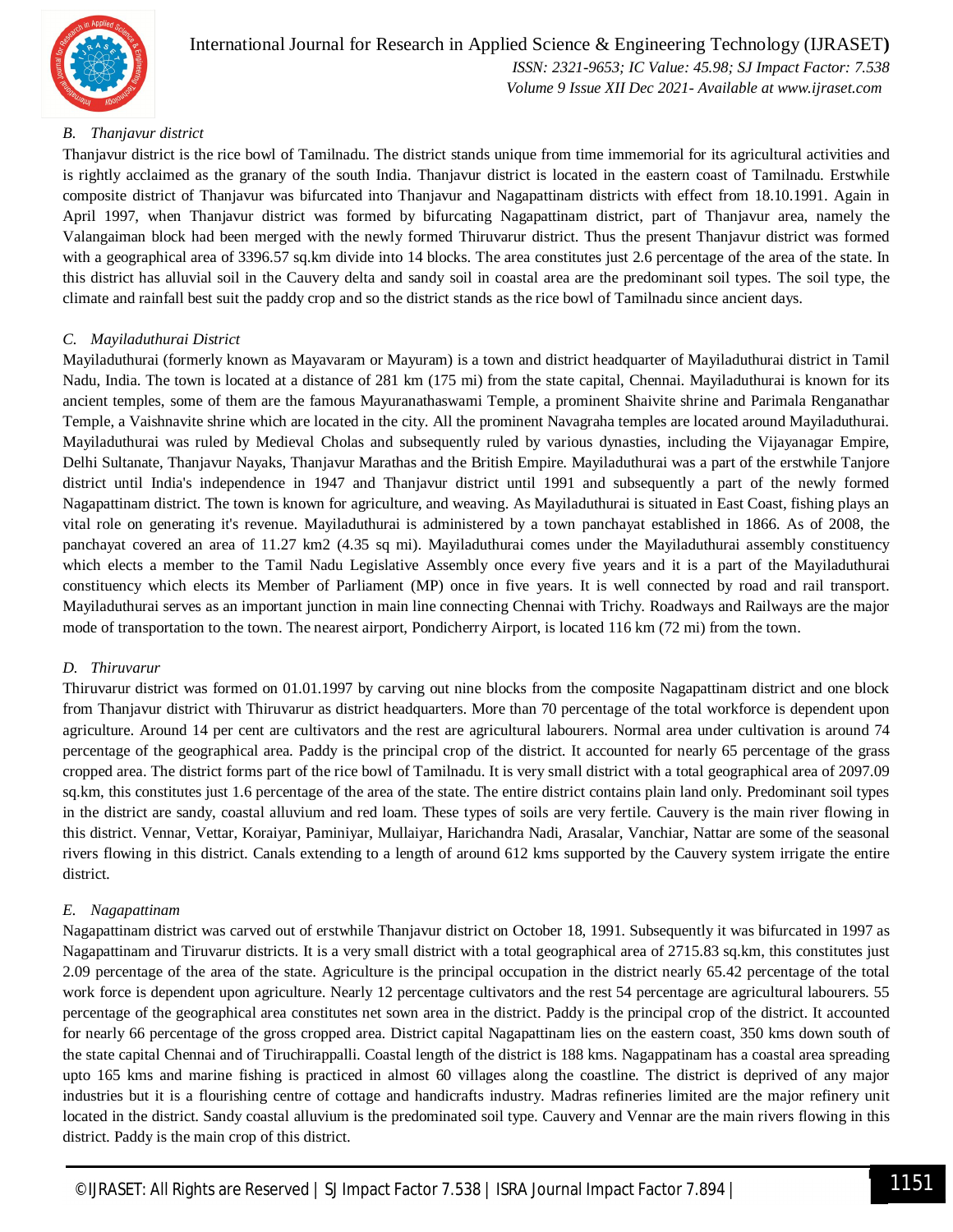

International Journal for Research in Applied Science & Engineering Technology (IJRASET**)**

 *ISSN: 2321-9653; IC Value: 45.98; SJ Impact Factor: 7.538 Volume 9 Issue XII Dec 2021- Available at www.ijraset.com*

#### **IV. OBJECTIVE**

To analysis the socioeconomic nature, characteristics and effect of migration works in the study region.

#### *A. Statement of the Problem*

The population of older persons in India is increasing at a much faster rate than the developed countries. Those aged 60 years and above constitute 7.4 per cent of the country's population at present. The population explosion is t LI) great concern as it leads to poverty, neglect, abuse, violence, crime, and more importantly overcrowding, all of which have direct relation with health and economic status of the older persons. Aged comprises one of the important vulnerable groups having health problems mostly due to degenerative changes. Thus, social, physical and economic well-being of this group has become challenging issues.

#### *B. Database and Methodology*

The study has been conducted in the Cauvery Delta Zone Tamil nadu in the year 2021, where paddy is the major crop rotation. The paddy belt was purposively chosen as the major agricultural operations like transplanting of paddy, harvesting in paddy, spraying of pesticides, etc. are performed mainly by migrant laborers. From this Cauvery Delta zone, 5 district namely Tiruchirapplli, Thanjavur, Mayiladuthuraiai, Thiruvarur and Nagapattinam out of majority agricultural labor. agricultural labor from 12 villages, one from each ten (10)selected using migrant laborers were interviewed making a each district total sample of 120 respondents,5 district total sample 600 respondents. The data from selected respondents were collected by personal interview method using a specially designed schedule. All respondent migrants were classified into two groups, viz. shortterm migrants and long-term migrants. Migration during peak agricultural season being a common feature in the state, all persons who come to Cauvery Delta zone peak periods and return to their native places within the same year, were considered as short-term migrants. Persons working permanently with farmers on a yearly contract or year after- year contract and visit their native place occasionally for a few days, were considered as long-term migrants. Thus, the sample was comprised of 415 long-term and 185 short-term migrants. Simple statistical tools like averages, percentages, etc. were used in the study. Students t- test was used to find the existence of difference between the wage rates for various agricultural operations for local and migrated laborers.

#### **V. RESULTS AND DISCUSSION**

The results have been discussed under various subheads:

Socio-economic Profile of Respondents The distribution of in-migrants according to their socio- economic background has been discussed under various heads:

#### *A. Age Group*

According to the socio-economic profile (Table 1) of the respondents, 12.3 per cent of the long-term migrants in Thiruvarur district and 15.7 per cent of the short-term migrants Thiruvarur and Nagapattinam were in the age group of 21-40 years, while6.5 per cent in Mayiladuthuraiai &Nagapattinam and 3.8 per cent Tiruchirapplli were in the age group of 0-20 years, respectively. Thus, the number of migrants was more in 21-40 years age group because it is the preferred age-segment by employers because laborers in this group can undertake agricultural operations. Also, this age group has to should majority of the social and domestic responsibilities. The percentage of over- forty years laborers was small, only 2 per cent in Thanjavur& Thiruvarur of the respondents.

#### *B. Gender*

The gender wise majority 17.6percent inThiruvarur of the respondents were of male migrant in long-term and short-term male migrants in 13.5 percent inThiruvarur. The majority of female migrant in 8.6 percent in Nagapattinam of the respondents were short-term and long-term female migrants in 4.2 percent in Thiruvarur.

#### *C. Caste and Religion*

The caste wise majority 7.9percent in Nagapattinam of the respondents were of schedule caste category in both long- term and short-term in7.9percent in Nagapattinam migrants. While Forward caste majority 2.2 percent in Mayiladuthurai short term migrant and long term migrant in1.2 percent in Thiruvarur. As far as the religion of the long-term and short-term migrants was concerned, nearly 75 per cent of the respondents belonged to the Hindu religion, While Christian majority 5.4percent in Mayiladuthurai short term migrant and long term migrant in 2.7 percent in Nagapattinam.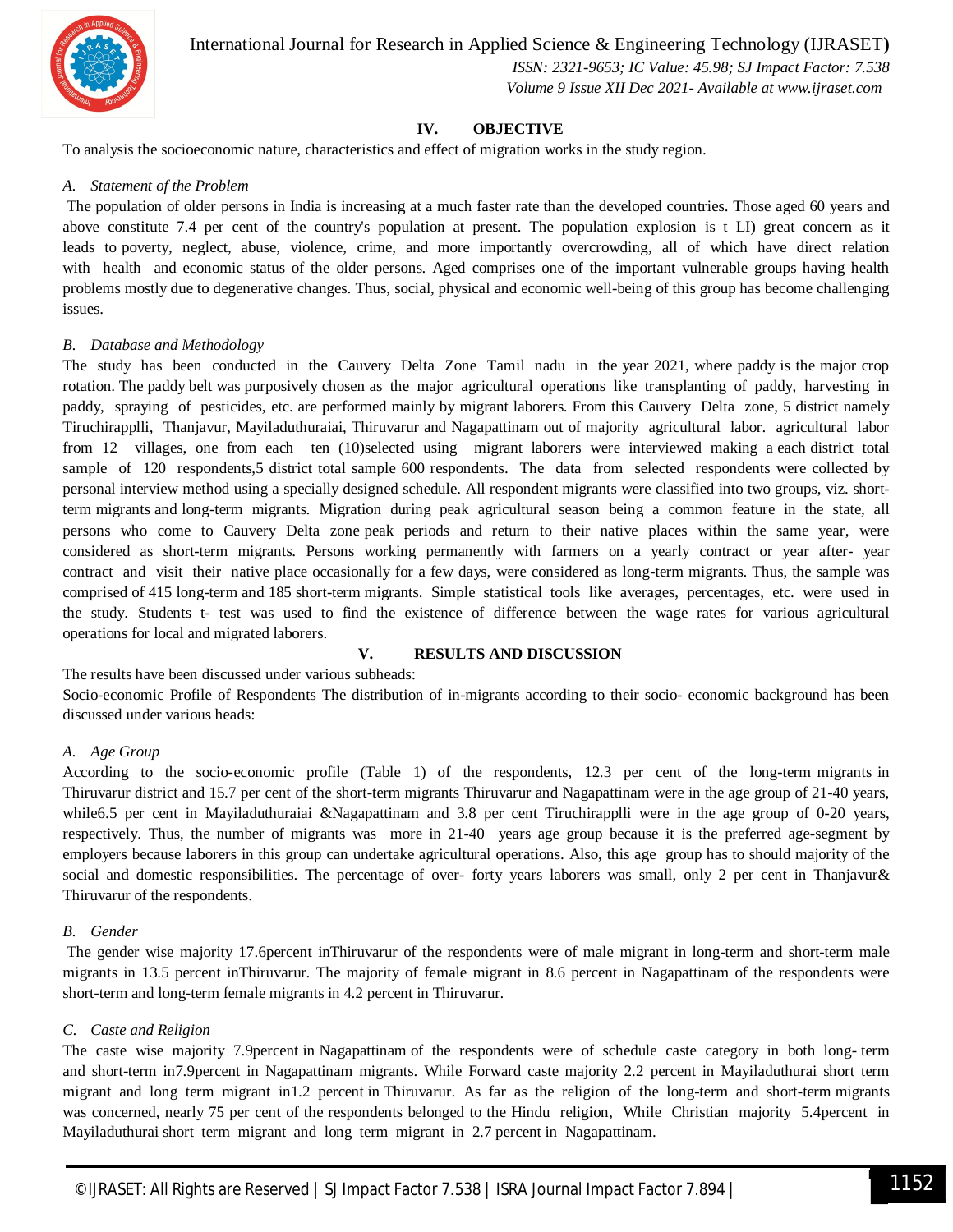

#### *D. Educational Level*

The illiteracy of migrants was an important factor which gave impetus to migration, as revealed by the study. Among long-term migrants, 13.9 per cent were illiterate in Nagapattinam, 5. per cent had studied up to the primary level in Mayiladuthurai, 1.4per cent up to middle standard in Nagapattinam and only 0.8 per cent up to metric level in Thiruvarur. There were 9.1 per cent in Nagapattinam illiterates among short-term migrants, while 7 per cent had studied up to the primary level in Thiruvarur and 4.3 per cent up to middle standard in Tiruchirapplli and only 3.8 per cent per cent were in Thiruvarur matriculates. Thus, the majority of migrants were illiterates and only a few had studied up to fifth standard.

#### *E. Before Income Migrant of the Respondents*

It is the low income in the native place which low level income In the present study, the monthly income of 14.7 per cent in Mayiladuthurai long-term migrants was in the range Below-5000 and short term migrant in 15.7 percent in Tiruchirapplli of equal number was in the range Below-5000. 5001-10000 while 5.8 percent in Mayiladuthurai of respondents' long-term migrants and were earning 5001 to ` 10000. Among short-term migrants also, 5.9 per cent in Nagapattinam were earning income. In the range of Above-10001 and 0.8 per cent in Thiruvarur had income in the range. So, nearly 75 per cent respondents had monthly income of ` 3000 to `10000.

#### *F. After Income Migrant of the Respondents*

It is the low income in the native place which induces migration to the areas of better livelihood opportunities. In the present study, the monthly income of 13.7 per cent in Mayiladuthurai& Thiruvarur long-term migrants was in the range 15001-20000 and of short-term migrants were in the range 15001-20000 while 14.6 per cent in Tiruchirapplli of respondents. The second income range was earning below - 15000 long-term migrants were in the 6..7 percent in Nagapattinam. Among short-term migrants also, 6.5 per cent in were earning income in the range of below - 15000 and 1.3 per cent had income long term migrant and short term migrant 2.7 percent in Thiruvarur the range above - 20001. On overall basis, maximum income of `15001-20000 was being earned by 13.7 per cent in Tiruchirapplli respondents, followed by Below – 15000 by 6 per cent in five district, and Above – 20001 by 1 per cent in Thiruvarur &Nagapattinam . So, nearly 14 per cent respondents had monthly income of 15001- 20000.

| Name Of District                                 |                  |                         |            |              | Variable<br>Long-term migration<br>$(N=83)415$<br>s |                     |                |        |        |                | Short-term migration<br>$(N=37)$ 185 |                    |               |                     |        | Overall<br>migration $(N=120)600$ |                |               |           |        |
|--------------------------------------------------|------------------|-------------------------|------------|--------------|-----------------------------------------------------|---------------------|----------------|--------|--------|----------------|--------------------------------------|--------------------|---------------|---------------------|--------|-----------------------------------|----------------|---------------|-----------|--------|
| 5<br>$\overline{c}$<br>3<br>$\overline{4}$<br>-1 |                  |                         |            | $\mathbf{1}$ | $\overline{c}$                                      | 3                   | $\overline{4}$ | 5      | -1     | $\overline{c}$ | 3                                    | $\overline{4}$     | 5             | 1                   | 2      | 3                                 | $\overline{4}$ | 5             |           |        |
|                                                  |                  |                         |            |              | Age (years)                                         |                     |                |        |        |                |                                      |                    |               |                     |        |                                   |                |               |           |        |
| TIRUCHIRAPPLLI                                   |                  | <b>MAYILADUTHURAIAI</b> | THIRUVARUR |              | $0 - 20$                                            | 26(6)               | 25(6)          | 27(6.  | 23(5.  | 27(6.5)        | 7(3.8)                               | 6(3.6)             | 5(2.6)        | 6(3.6)              | 5(2.6) | 33(5)                             | 31(5.          | 32(5.         | 29(4.     | 32(5.  |
|                                                  |                  |                         |            |              |                                                     | .2)                 |                | 5)     | 5)     |                |                                      |                    |               |                     |        | .5)                               | 2)             | 3)            | 8)        | 3)     |
|                                                  |                  |                         |            |              | $21-40$                                             | 50(1)               | 50(12)         | 49(11  | 51(12) | 50(12)         | 26(14.                               | 27(14.             | 26(14)        | 28(15)              | 29(15) | 76(1)                             | 77(12          | 75(12         | 79(13)    | 79(13) |
|                                                  |                  |                         |            |              |                                                     | (2)                 |                | (8)    | .3)    |                | $\left( \right)$                     | 5)                 | .1)           | (7)                 | (7)    | 2.7)                              | .8)            | .5)           | (2)       | (2)    |
|                                                  |                  |                         |            |              | >41                                                 | 7(1.                | 8(1.9)         | 7(1.7) | 9(2.2) | 6(1.4)         | 4(2.2)                               | 4(2.2)             | 6(3.2)        | 3(1.6)              | 3(1.6) | 11(1)                             | 12(2)          | 13(2.         | 12(2)     | 9(1.5) |
|                                                  |                  |                         |            |              |                                                     | $\tau$<br>.8)<br>2) |                |        |        |                |                                      |                    |               |                     |        |                                   |                |               |           |        |
|                                                  |                  |                         |            |              |                                                     | Gender              |                |        |        |                |                                      |                    |               |                     |        |                                   |                |               |           |        |
|                                                  |                  |                         |            |              | Male                                                | 70(1)               | 69(16.         | 71(17  | 73(17  | 72(17.         | 22(11.                               | 24(12)             | 23(12)        | 25(13)              | 21(11) | 92(1)                             | 93(15          | 94(15         | 96(16)    | 93(15  |
|                                                  |                  |                         |            |              |                                                     | 6.9)                | 6)             | .1)    | .6)    | 3)             | 9)                                   | 9)                 | $\mathcal{A}$ | .5)                 | .3)    | 5.3)                              | .5)            | (7)           | $\lambda$ | .3)    |
|                                                  |                  |                         |            |              | Female                                              | 13(3)               | 14(3.4)        | 12(2.  | 10(4.  | 11(2.7)        | 15(8.1)                              | 13(7)              | 14(7.         | 12(6.               | 16(8.  | 28(4)                             | 27(4.          | 26(4.         | 24(4)     | 27(4.  |
|                                                  |                  |                         |            |              |                                                     | .1)                 |                | 9)     | 2)     |                |                                      |                    | 6)            | 5)                  | 6)     | (7)                               | 5)             | 3)            |           | 5)     |
|                                                  |                  |                         |            | NAGAPATTINAM | Caste                                               |                     |                |        |        |                |                                      |                    |               |                     |        |                                   |                |               |           |        |
|                                                  | <b>THANJAVUR</b> |                         |            |              | FC                                                  | 8(1.                | 7(1.7)         | 6(1.4) | 5(1.2) | 9(2.2)         | 6(3.2)                               | 5(2.7)             | 4(2.2)        | $\overline{7(3.8)}$ | 8(4.3) | 14(2)                             | 12(2)          | 10(1.         | 12(2)     | 17(2.  |
|                                                  |                  |                         |            |              |                                                     | 9)                  |                |        |        |                |                                      |                    |               |                     |        | .3)                               |                | $\mathcal{L}$ |           | 8)     |
|                                                  |                  |                         |            |              | BC                                                  | 25(6)               | 26(6.2)        | 27(6.  | 28(6.  | 24(5.8)        | 10(5.4)                              | 11(5.9)            | 12(6.         | 9(4.9)              | 8(4.3) | 35(5)                             | 37(6.          | 39(6.         | 37(6.     | 32(5.  |
|                                                  |                  |                         |            |              |                                                     |                     |                | 5)     | 7)     |                |                                      |                    | 5)            |                     |        | .8)                               | (2)            | 5)            | (2)       | 3)     |
|                                                  |                  |                         |            |              | <b>MBC</b>                                          | 18(4                | 19(4.6)        | 20(4.  | 21(5.  | 17(4.1)        | 8(4.3)                               | 9(4.9)             | 10(5.         | 11(5.               | 7(3.8) | 27(4)                             | 28(4.          | 31(5.         | 32(5.     | 24(4)  |
|                                                  |                  |                         |            |              |                                                     | .3)                 |                | 8)     | 1)     |                |                                      |                    | 4)            | 9)                  |        | .5)                               | 7)             | 2)            | 3)        |        |
|                                                  |                  |                         |            |              | SC                                                  | 32(7                | 317.4          | 30(7.  | 29(6.  | 33(7.9)        | 13(7)                                | 12(6.5)            | 11(5.<br>9)   | 10(5.<br>4)         | 14(7.  | 34(5)                             | 43(7.<br>(2)   | 40(6.         | 39(6.     | 47(7.  |
|                                                  |                  |                         |            |              |                                                     | (7)                 |                | 2)     | 9)     |                |                                      |                    |               |                     | 6)     | .7)                               |                | $\mathcal{L}$ | 5)        | 8)     |
|                                                  |                  |                         |            |              | Hindu                                               | 62(1)               | 61(14.         | 60(14  | 59(14) | 58(13.         | 21(11.                               | Religion<br>20(10. | 19(10)        | 18(9.               | 17(9.  | 83(1                              | 81(13)         | 79(13)        | 76(12     | 75(12) |
|                                                  |                  |                         |            |              |                                                     | 4.9)                | 7)             | , 5)   | .2)    | 9)             | 3)                                   | 8)                 | .2)           | $\tau$              | 1)     | 3.8)                              | .5)            | .2)           | (7)       | .5)    |
|                                                  |                  |                         |            |              | Christia                                            | 9(2.                | 10(2.4)        | 10(2.  | 9(2.2) | 11(2.7)        | 7(3.8)                               | 7(3.8)             | 10(5.         | 8(4.3)              | 8(4.3) | 16(2)                             | 17(2.          | 20(3.         | 17( (2.   | 28(4.  |
|                                                  |                  |                         |            |              | $\mathbf n$                                         | 2)                  |                | 4)     |        |                |                                      |                    | 4)            |                     |        | .2)                               | 8)             | 3)            | 8)        | $\tau$ |
|                                                  |                  |                         |            |              | Muslim                                              | 12(2)               | 12(2.9)        | 13(3.  | 15(3.  | 14(3.4)        | 9(4.9)                               | 10(5.4)            | 8(4.3)        | 11(5.               | 12(6.  | 21(3)                             | 22(3.          | 24(4)         | 36(6)     | 26(4.  |
|                                                  |                  |                         |            |              |                                                     | .9)                 |                | 1)     | 6)     |                |                                      |                    |               | 9)                  | 5)     | .5)                               | 7)             |               |           | 3)     |
|                                                  | Education        |                         |            |              |                                                     |                     |                |        |        |                |                                      |                    |               |                     |        |                                   |                |               |           |        |

Table 1. Economic Dimension Distribution of the social background Labour Migration Cauvery Delta Zone In Tamil Nadu,2021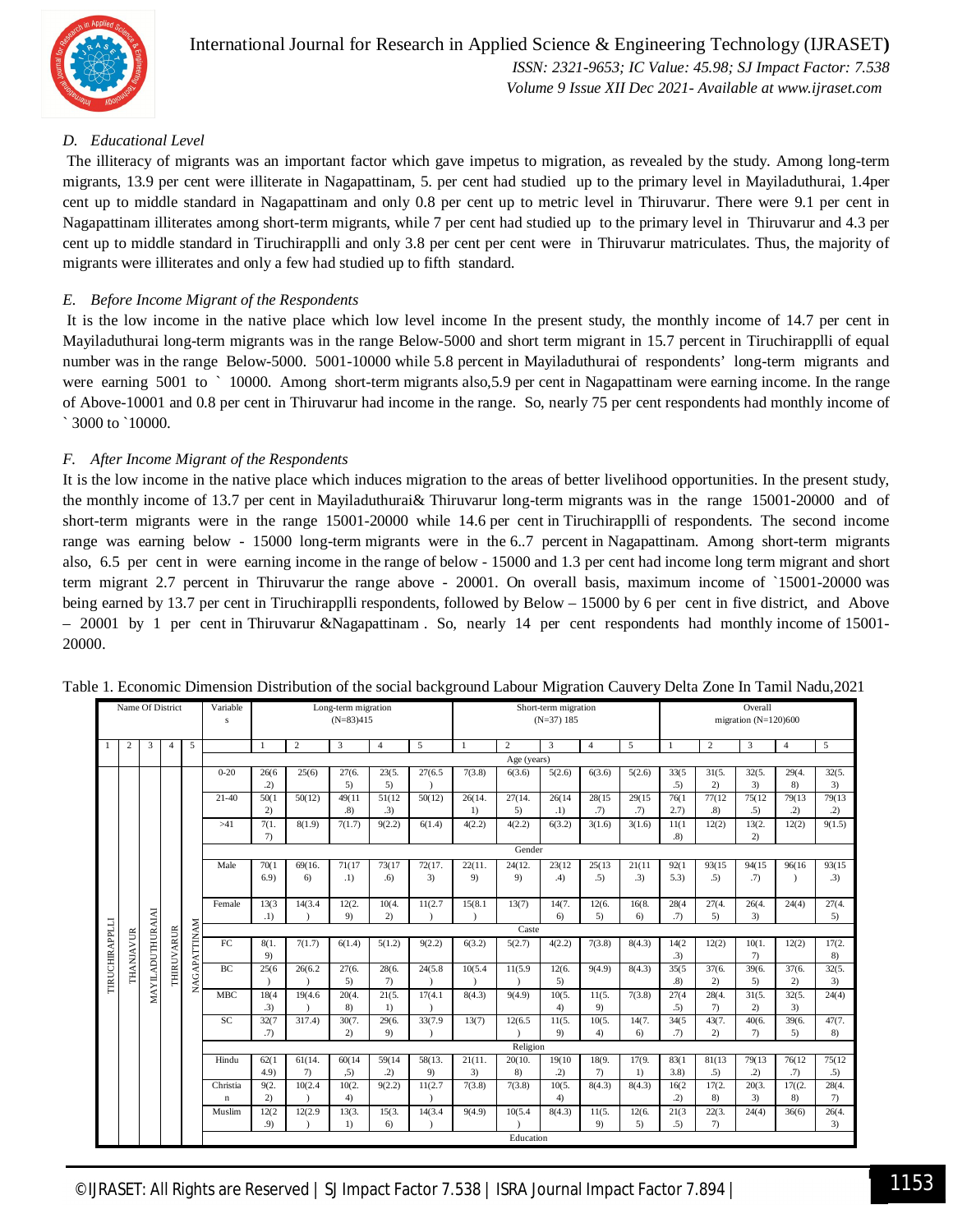

|  |  | Illiterate                              | 56(1         | 55(13.  | 54(13) | 57(13) | 58(13.        | 16(8.6)        | 15(8.1) | 14(7.  | 13(7)           | 17(9.            | 72(1) | 70(11        | 68(11  | 70(11        | 75(12) |
|--|--|-----------------------------------------|--------------|---------|--------|--------|---------------|----------------|---------|--------|-----------------|------------------|-------|--------------|--------|--------------|--------|
|  |  |                                         | 3.5)         | 2)      |        | (7)    | 9)            |                |         | 6)     |                 | $\left( \right)$ | (2.5) | (7)          | .3)    | (7)          | .5)    |
|  |  | Primary                                 | 21(5         | 22(5.3) | 23(5.  | 20(4.  | 17(4.1)       | 10(5.4)        | 11(5.9) | 12(6.  | 13(7)           | 9(4.9)           | 31    | 33(5.        | 35(5.  | 33(5.        | 26(4.  |
|  |  |                                         | .1)          |         | 5)     | 8)     |               |                |         | 5)     |                 |                  | (5.2) | 5)           | 8)     | 5)           | 3)     |
|  |  | Middle                                  | 5(1,         | 4(0.9)  | 3(0.7) | 2(0.4) | 6(1.4)        | 7(3.8)         | 6(3.2)  | 5(2.6) | 4(2.2)          | 8(4.3)           | 12(2) | 10(1.        | 8(1.3) | 6(1)         | 14(2.  |
|  |  |                                         | 2)           |         |        |        |               |                |         |        |                 |                  |       | 7)           |        |              | 3)     |
|  |  | Metric                                  | 1(0.         | 2(0.4)  | 3(0.7) | 4(0.8) | 2(0.4)        | 4(2.2)         | 5(2.6)  | 6(3.2) | 7(3.8)          | 3(1.6)           | 5(0.  | 7(1.2)       | 9(1.5) | 11(1.        | 5(08)  |
|  |  |                                         | 2)           |         |        |        |               |                |         |        |                 |                  | 8)    |              |        | 8)           |        |
|  |  | Before migration Income (earned /month) |              |         |        |        |               |                |         |        |                 |                  |       |              |        |              |        |
|  |  | Below-                                  | 60(1)        | 59(14.  | 58(13) | 57(13) | 61(14.        | 29(15.         | 28(15.  | 26(14) | 27(14)          | 25(13)           | 89(1  | 87(14)       | 84(14) | 84(14)       | 8614.  |
|  |  | 5000                                    | 4.5)         | 2)      | (7)    | .7)    | $\mathcal{L}$ | $\mathcal{D}$  | $_{1}$  | .1)    | .6 <sub>0</sub> | .5)              | 4.8)  | .5)          |        |              | 3)     |
|  |  | $5001 -$                                | 22(5)        | 23(6)   | 24(5.  | 22(5.  | 21(5.1)       | 8(4.3)         | 8(4.3)  | 7(3.8) | 9(4.9)          | 11(5.            | 30(5) | 31(5.        | 31(5.  | 31(5.        | 32(5.  |
|  |  | 10000                                   | .3)          |         | 8)     | 3)     |               |                |         |        |                 | 9)               |       | $\mathbf{2}$ | 2)     | $\mathbf{2}$ | 3)     |
|  |  | Above -                                 | 1(0.         | 2(0.4)  | 3(0.7) | 4(0.8) | 1(0.2)        | ٠              | 1(0.5)  | 2(1)   | 1(0.5)          | 1(0.5)           | 1(0.  | 2(0.3)       | 5(0.8) | 5(0.8)       | 2(0.3) |
|  |  | 10001                                   | 2)           |         |        |        |               |                |         |        |                 |                  | 2)    |              |        |              |        |
|  |  | After migration Income (earned /month)  |              |         |        |        |               |                |         |        |                 |                  |       |              |        |              |        |
|  |  | Below-                                  | 27(6)        | 26(6.2) | 25(6)  | 24(5.  | 28(6.7        | 9(4.9)         | 10(5.4) | 11(5   | 12(6.5)         | 8(4.3)           | 36(6) | 36(6)        | 36(6)  | 36(6)        | 36(6)  |
|  |  | 15000                                   | .5)          |         |        | 8)     |               |                |         | .9)    |                 |                  |       |              |        |              |        |
|  |  | 15001-                                  | 55(1)        | 55(13.  | 57(13) | 57(13) | 54(13)        | 27(14.         | 25(13.  | 23(1)  | 21(11.          | 24(12)           | 82(1) | 80(13)       | 80(13) | 78(13)       | 78(13) |
|  |  | 20000                                   | 3.6)         | 6)      | (7)    | (7)    |               | 6 <sup>o</sup> | 5)      | (2.4)  | 3)              | .9)              | 3.7)  | .3)          | .3)    |              |        |
|  |  | Above -                                 | 1(0.         | 2(0.4)  | 1(0.2) | 2(0.4) | 1(0.2)        | 1(05)          | 2(1)    | 3(1.   | 4(22)           | 5(2.7)           | 2(0.  | 4(0.6)       | 4(0.6) | 6(1)         | 6(1)   |
|  |  | 20001                                   | $\mathbf{2}$ |         |        |        |               |                |         | 6)     |                 |                  | 3)    |              |        |              |        |

#### **VI. CONCLUSIONS**

The study cavery delta region of five district has witnessed mass seasonal migration to both rural and urban areas mainly for survival, settling their debts and to earn money to get their daughters married off. Migration is many things. It can be an individual decision to change the country of residence. It can be the social impact of a mass movement of people to other countries for economic pur-poses. A complex process, migration speaks to the regional and global changes impacting the lives of individuals and wider society. Such pull and push factors encourage emigration to high-income countries experiencing labour shortages. Emigration has different impacts on sending country and destination country.

The study has revealed that most of the migrants were in the age of thirties and forties, belonged to general castes with faith in Hindu religion, were mostly illiterates and migrated in the first decade of 21st century. Nearly 75 per cent of the migrants were earning a monthly income of 3000-5000. Low wages and rain-fed agriculture in the native place have been found the economic factors leading to migration, while poverty, poor civic amenities, leading a poor life, high aspirations and demonstration effect were social and psychological factors resulting to migration. As far as income is concerned, before migration 69 per cent migrants were earning less than ` 15001-20000 per month. , 70 per cent of respondents their income as remittances back home. The study reveals the migrant agriculture laborers in Cauvery Delta Zone (CDZ). Majority are international migrant and interstate migrants, majority (75%) of the respondents in the age groups (21 to 40) migrated to different places like Thiruppur, Coimbatore, Chennai, Kerala and Saudi, Arabia, Dubai, Mascot, Malaysia, and Singapore. Main reasons for migration are low wages, unemployment debt due to failure in agriculture due to lack of rains, more employment opportunities in the destination place and more jobs and a handsome salary which leads to improvement of the living conditions.

#### **REFERENCES**

- [1] European Committee on Migration (2002) Towards migration management strategy. Council of Europe, Strasbourg.
- [2] Passerini L, Lyon D, Capussotti E, Laliotou I (2007) Women migrants from east to west: gender mobility and belonging in contemporary Europe. Berghahn Books, New York.
- [3] Stark O (1991) The migration of labor. Blackwell, Cambridge and Oxford.
- [4] United Nations Office on Drugs and Crime (2018) An introduction to human trafficking: vulnerability, impact and action. Vienna. https://www.unodc.org/documents/human-rafficking/An\_Introduction\_to\_Human\_Trafficking\_-\_Background\_Paper.pdf.
- [5] World Bank Group (2018) Western Balkans labor market trends 2018. The Vienna Institute for International Economic Studies:9, Washington.